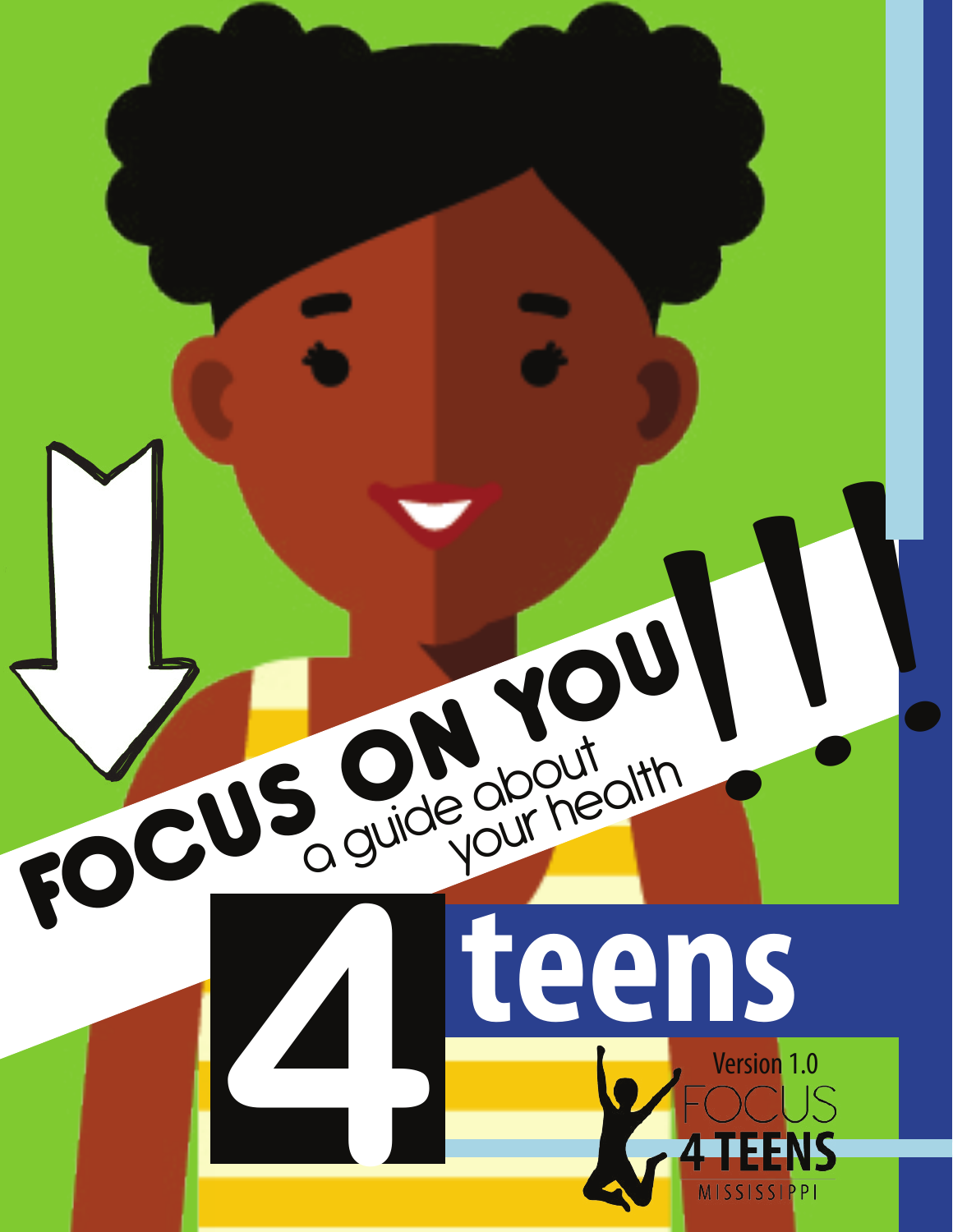## Most effective! (NON-HORMONAL) Most effective! birth control methods **AT-A-GLANCE**



This method can be kept private and works as emergency contraception. **Lasts up to 10 years.**



#### IUD (HORMONAL)

This method can be kept private and may help relieve heavy, painful periods. **Lasts up to 3 or 5 years.**



#### IMPLANT

This method can be kept private and may help relieve heavy, painful period. **Lasts up to 3 years.**



#### **SHOT**

This method can be kept private and improves some of the symptoms of periods, like cramping. **Lasts up to 3 months.**



**VAGINAL RING** 

#### RING

This method allows you to control when you get your period and may make periods shorter and lighter. **Lasts up to 1 month.**



#### **PATCH**

This method allows you to control when you get your period and may make periods shorter and lighter. **Lasts up to 1 week.**

#### PILL



This method allows you to control when you have your period and may protect against heavy periods, cramping, and



#### **CONDOM**

This method protects against STDs if used every time and is easily assessable. **Lasts for 1 sex act.**

ORAL CONTRACEPTION acne. Lasts for 1 day.

## **TO LEARN MORE VISIT,** bedsider.org/methods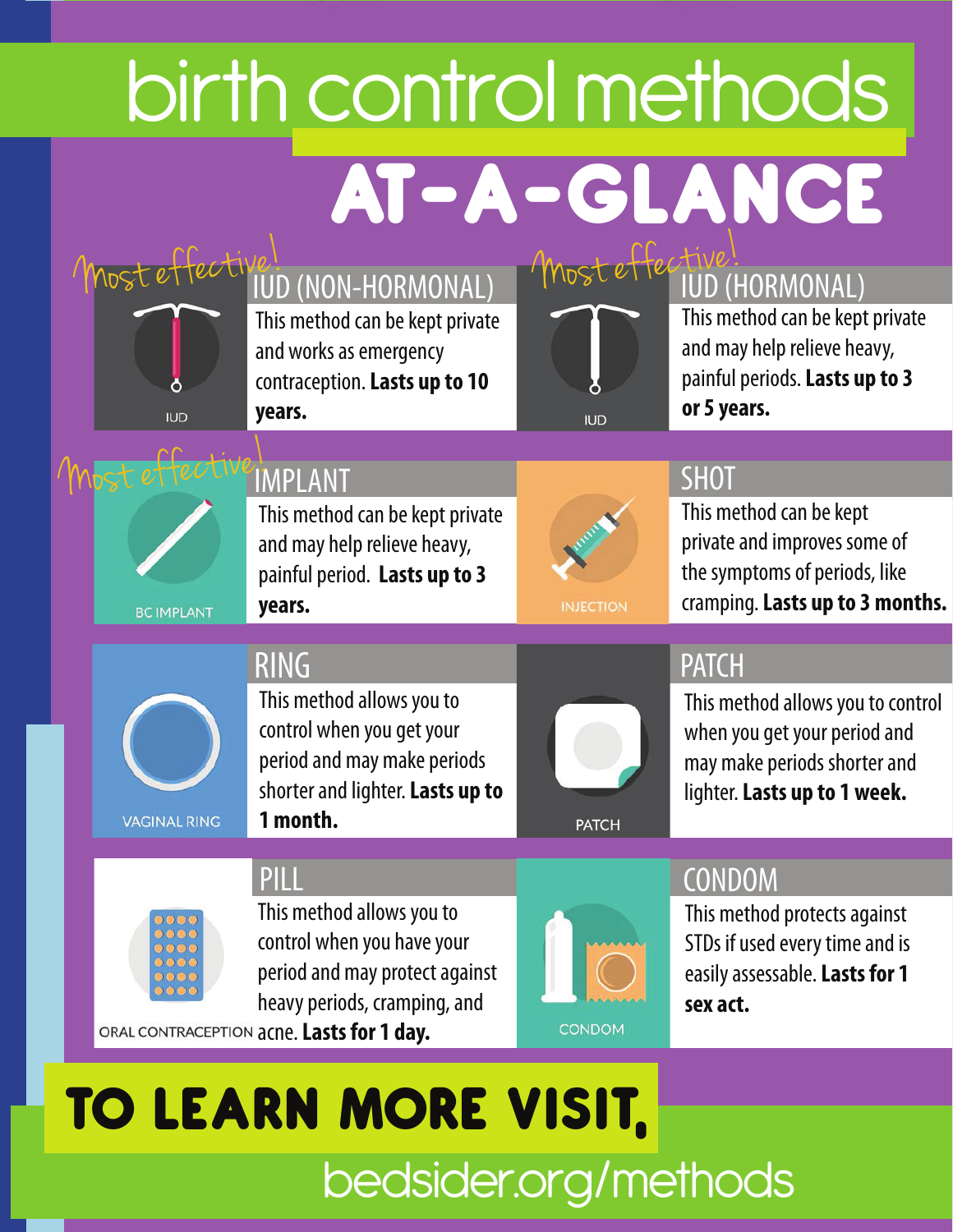## TO Know. For real. **STUFF YOU NEED TUFF YOU NEED.<br>TO know. For real. | | | | Visit factnotfiction.com for more info**

have no symptoms, so the only way to know if you have HIV or other STDs is to get tested for them.

Having unprotected sex of any kind puts you at risk for Sexually Transmitted Diseases (STDs) and HIV. **Did you know that includes**  Many STDs **CONSISTING Many STDs** 

> You can prevent HIV and other STDs by choosing not to have sex or by using a barrier method **(like condoms- -FREE at all Aaron E. Henry health centers)** every time you have sex. Lots of teens successfully use condoms!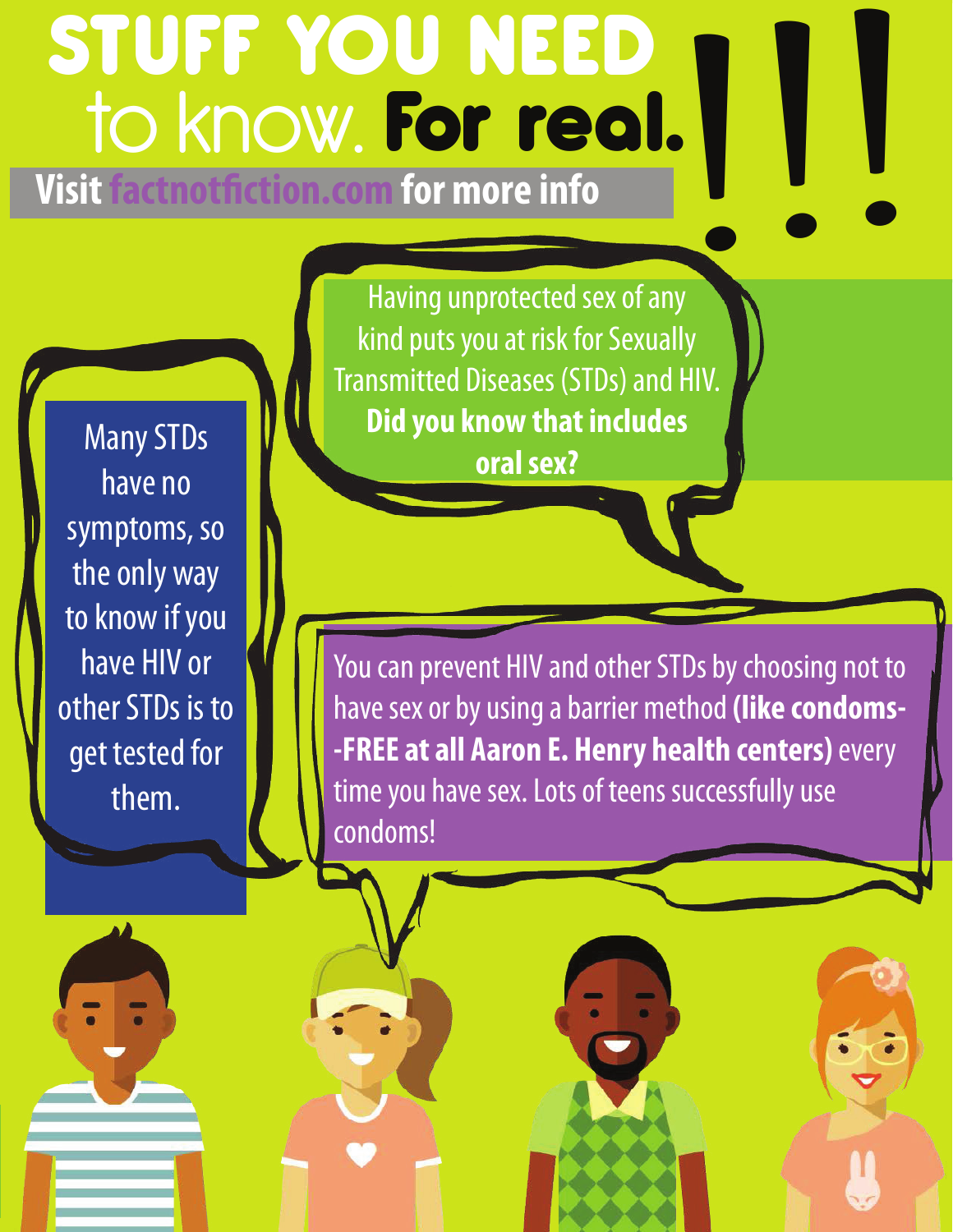# WHAT TO EXPECT AT **THE CLINIC**

### **Discussion about your sexual health.**

Sexual health can be a sensitive subject, so we want you to feel comfortable to talking to our healthcare staff about your needs.

#### **Time alone with the provider.**

We encourage you to be open and honest with your parents, but we also understand that sometimes you just need to talk to the doctor or nurse alone.

#### **Access to birth control and condoms.**

Mississippi has one of the highest teen pregnancy and STD rates in the United States. We want to make sure you have everything you need to prevent and/or delay pregnancy and infection, according to your future goals.

#### **Confidentiality.**

Your health is serious business and we want to make sure we do everything we can to protect your privacy. If you need confidential service BE SURE to mention that to your doctor.

**Cost to your parents/guardian.**

You CAN receive services that are free/low cost. As a teen, you are most likely covered under your parents' insurance. For that reason, when you receive services at AEH or any other clinic, an "explanation of benefits" may be sent to your home if you use their insurance.

This publication was supported by Cooperative Agreement Number, # NU58DP006142, funded by the Centers for Disease Control and Prevention. Its contents are solely the responsibility of the authors and do not necessarily represent the official views of the Centers for Disease Control and Prevention or the Department of Health and Human Services. It was created by Teen Health Mississippi in partnership with Mississippi First. For more information visit, teenhealthms.org.